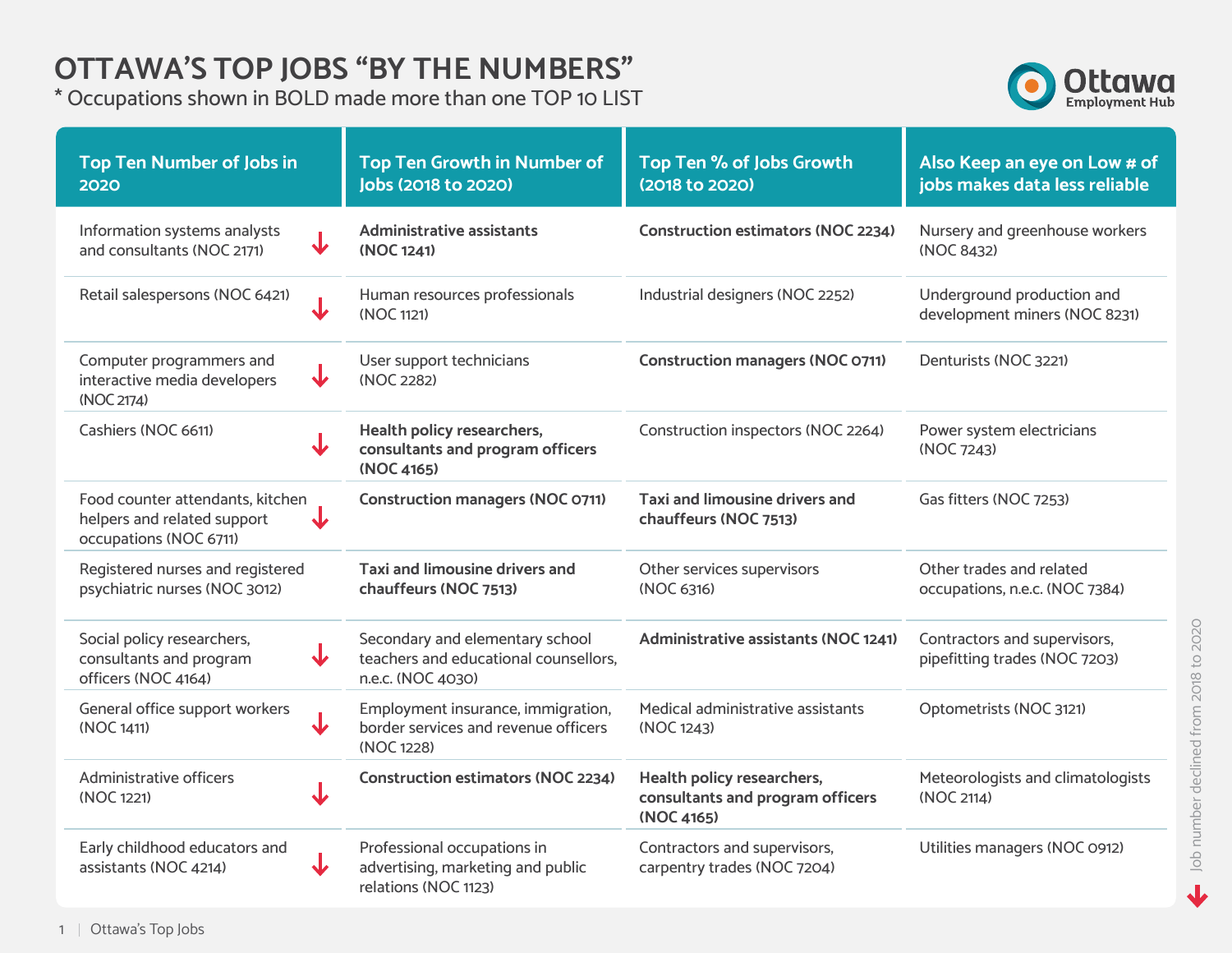# **OTTAWA'S TOP JOBS (NUMBER OF JOBS)**

\* Keep in mind that even though there may be a lot of jobs by sheer number, if the number of jobs is declining, employment prospects will not be as good.

| <b>NOC</b> | <b>Description</b>                                                          | <b>2018 Jobs</b> | <b>2019 Jobs</b> | <b>2020 Jobs</b> | 2018 - 2020<br>Change | 2018 - 2020<br>% Change |
|------------|-----------------------------------------------------------------------------|------------------|------------------|------------------|-----------------------|-------------------------|
| 2171       | Information systems analysts and consultants                                | 17,695           | 17,912           | 16,923           | $-772$                | $-4%$                   |
| 6421       | Retail salespersons                                                         | 17,105           | 17,939           | 16,377           | $-728$                | $-4%$                   |
| 2174       | Computer programmers and interactive media<br>developers                    | 13,214           | 13,254           | 12,383           | $-831$                | $-6%$                   |
| 6611       | Cashiers                                                                    | 11,114           | 11,615           | 10,356           | $-757$                | $-7%$                   |
| 6711       | Food counter attendants, kitchen helpers and<br>related support occupations | 10,380           | <b>11,180</b>    | 10,346           | $-33$                 | O <sup>o</sup> /o       |
| 3012       | Registered nurses and registered psychiatric nurses                         | 10,170           | 10,513           | 9,918            | $-252$                | $-2%$                   |
| 4164       | Social policy researchers, consultants and program<br>officers              | 9,804            | 10,085           | 9,861            | 56                    | $1\%$                   |
| 1411       | General office support workers                                              | 10,465           | 10,480           | 9,055            | $-1410$               | $-13%$                  |
| 1221       | <b>Administrative officers</b>                                              | 9,225            | 9,441            | 8,603            | $-622$                | $-7%$                   |
| 4214       | Early childhood educators and assistants                                    | 8,261            | 9,025            | 8,252            | $-9$                  | O <sup>o</sup> /o       |

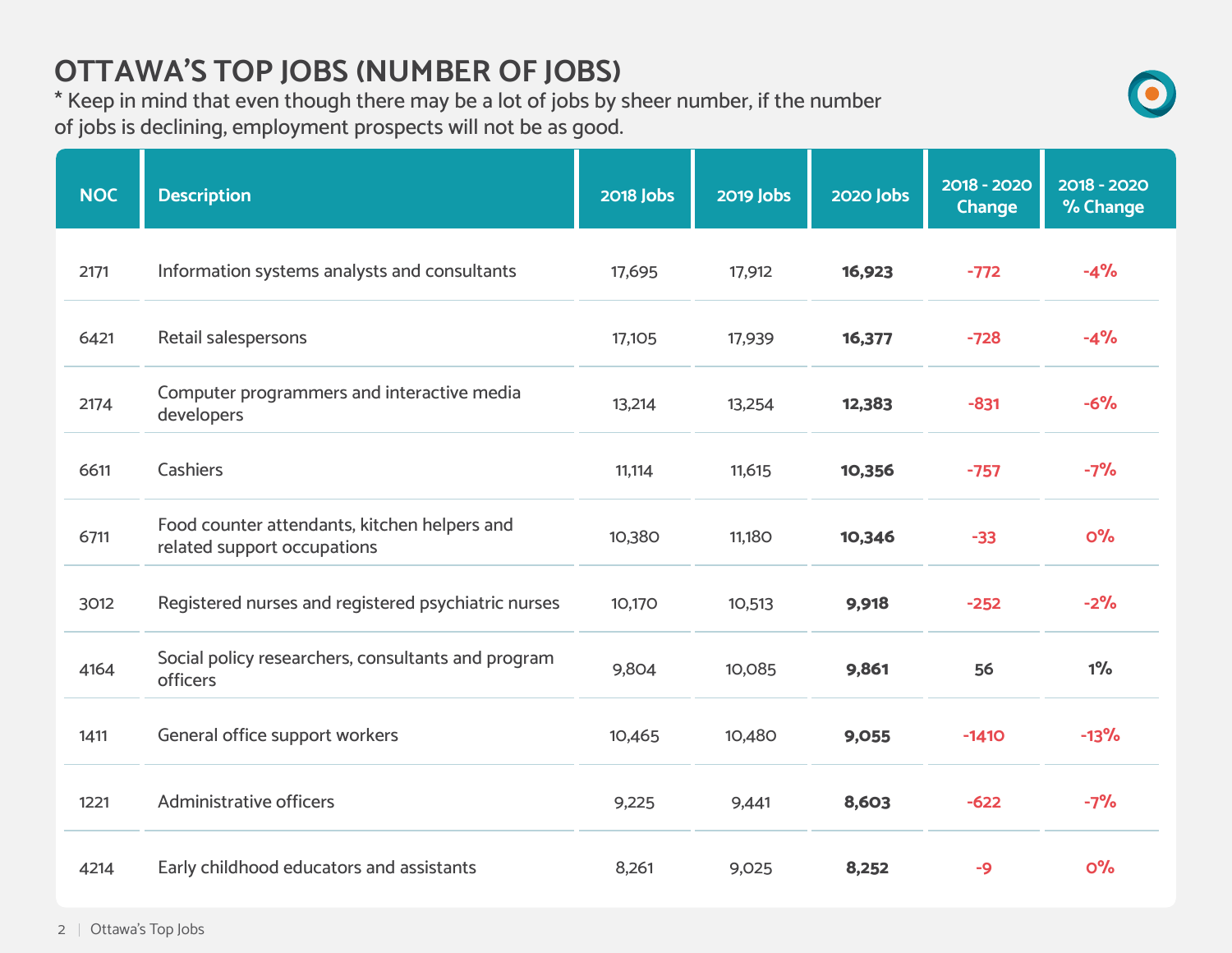# **OTTAWA'S TOP JOBS (GROWTH IN NUMBER OF JOBS)**



| <b>NOC</b> | <b>Description</b>                                                              | <b>2018 Jobs</b> | <b>2019 Jobs</b> | <b>2020 Jobs</b> | 2018 - 2020<br><b>Change</b> | 2018 - 2020<br>% Change |
|------------|---------------------------------------------------------------------------------|------------------|------------------|------------------|------------------------------|-------------------------|
| 1241       | Administrative assistants                                                       | 5,808            | 7,111            | 8,121            | 2,313                        | 40%                     |
| 1121       | Human resources professionals                                                   | 5,931            | 7,129            | 7,836            | 1,905                        | 32%                     |
| 2282       | User support technicians                                                        | 4,688            | 6,261            | 6,176            | 1,488                        | 32%                     |
| 4165       | Health policy researchers, consultants and program<br>officers                  | 3,524            | 4,927            | 4,910            | 1,386                        | 39%                     |
| O711       | <b>Construction managers</b>                                                    | 1,302            | 1,958            | 2,255            | 953                          | 73%                     |
| 7513       | Taxi and limousine drivers and chauffeurs                                       | 1,769            | 2,511            | 2,662            | 894                          | 51%                     |
| 4030       | Secondary and elementary school teachers and<br>educational counsellors, n.e.c. | 7,011            | 7,904            | 7,811            | 799                          | $11\%$                  |
| 1228       | Employment insurance, immigration, border services<br>and revenue officers      | 2,275            | 2,552            | 3,072            | 798                          | 35%                     |
| 2234       | <b>Construction estimators</b>                                                  | 422              | 895              | 1,032            | 610                          | 145%                    |
| 1123       | Professional occupations in advertising, marketing<br>and public relations      | 7,502            | 8,202            | 8,048            | 546                          | 7%                      |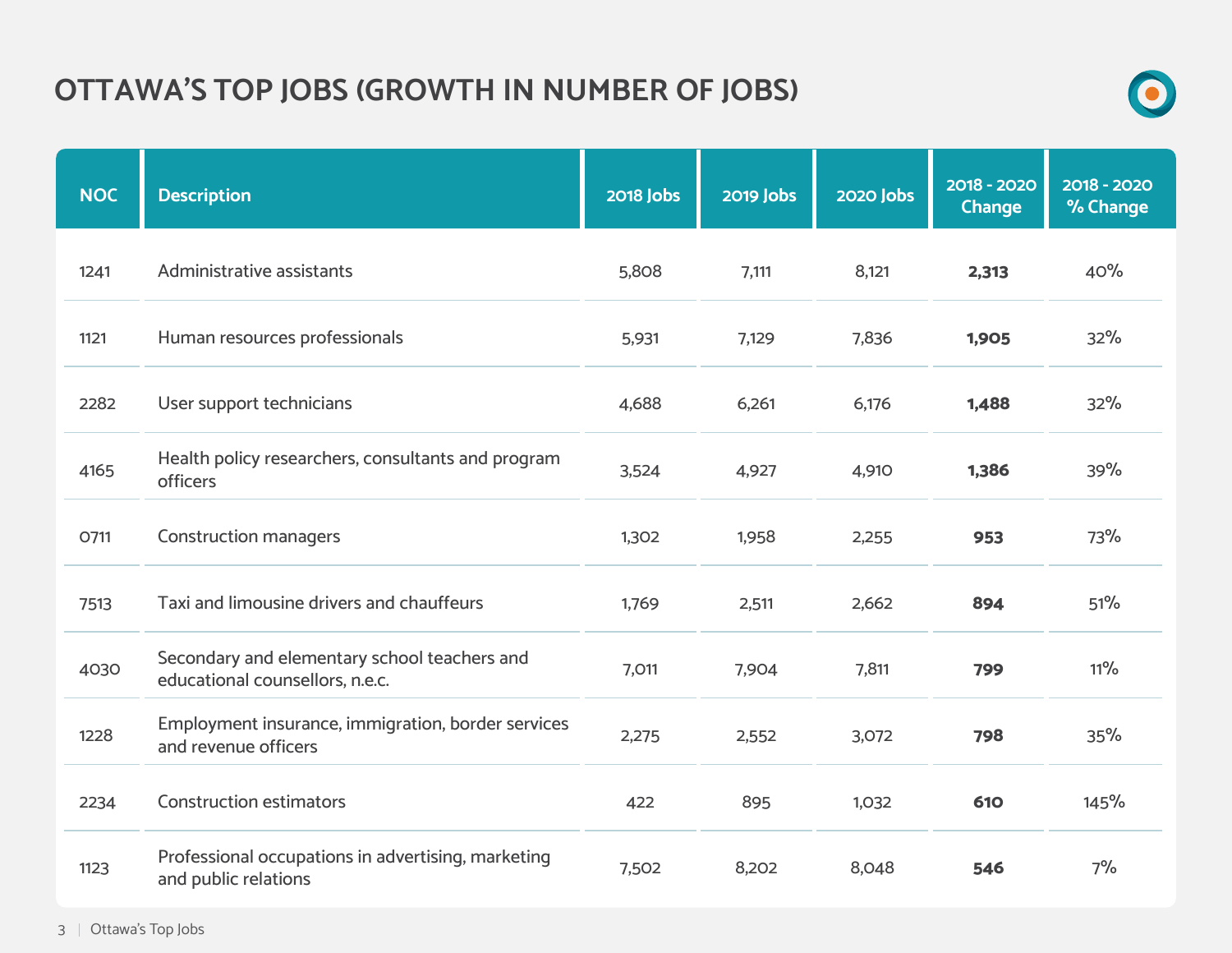## **OTTAWA'S TOP JOBS 500+\* (% GROWTH)**

\* This list includes only those occupations with more than 500 jobs in Ottawa as this data is considered more reliable based on sample sizes of the Labour Force Survey.

| <b>NOC</b> | <b>Description</b>                                             | <b>2018 Jobs</b> | <b>2019 Jobs</b> | <b>2020 Jobs</b> | 2018 - 2020<br><b>Change</b> | 2018 - 2020<br>% Change |
|------------|----------------------------------------------------------------|------------------|------------------|------------------|------------------------------|-------------------------|
| 2234       | <b>Construction estimators</b>                                 | 422              | 895              | 1,032            | 610                          | 145%                    |
| 2252       | Industrial designers                                           | 287              | 371              | 670              | 383                          | 134%                    |
| O711       | <b>Construction managers</b>                                   | 1,302            | 1,958            | 2,255            | 953                          | <b>73%</b>              |
| 2264       | <b>Construction inspectors</b>                                 | 704              | 1,002            | 1,114            | 409                          | <b>58%</b>              |
| 7513       | Taxi and limousine drivers and chauffeurs                      | 1,769            | 2,511            | 2,662            | 894                          | 51%                     |
| 6316       | Other services supervisors                                     | 788              | 1,004            | 1,111            | 323                          | 41%                     |
| 1241       | Administrative assistants                                      | 5,808            | 7,111            | 8,121            | 2,313                        | 40%                     |
| 1243       | Medical administrative assistants                              | 983              | 1,254            | 1,373            | 391                          | 40%                     |
| 4165       | Health policy researchers, consultants and program<br>officers | 3,524            | 4,927            | 4,910            | 1,386                        | 39%                     |
| 7204       | Contractors and supervisors, carpentry trades                  | 455              | 503              | 620              | 165                          | 36%                     |